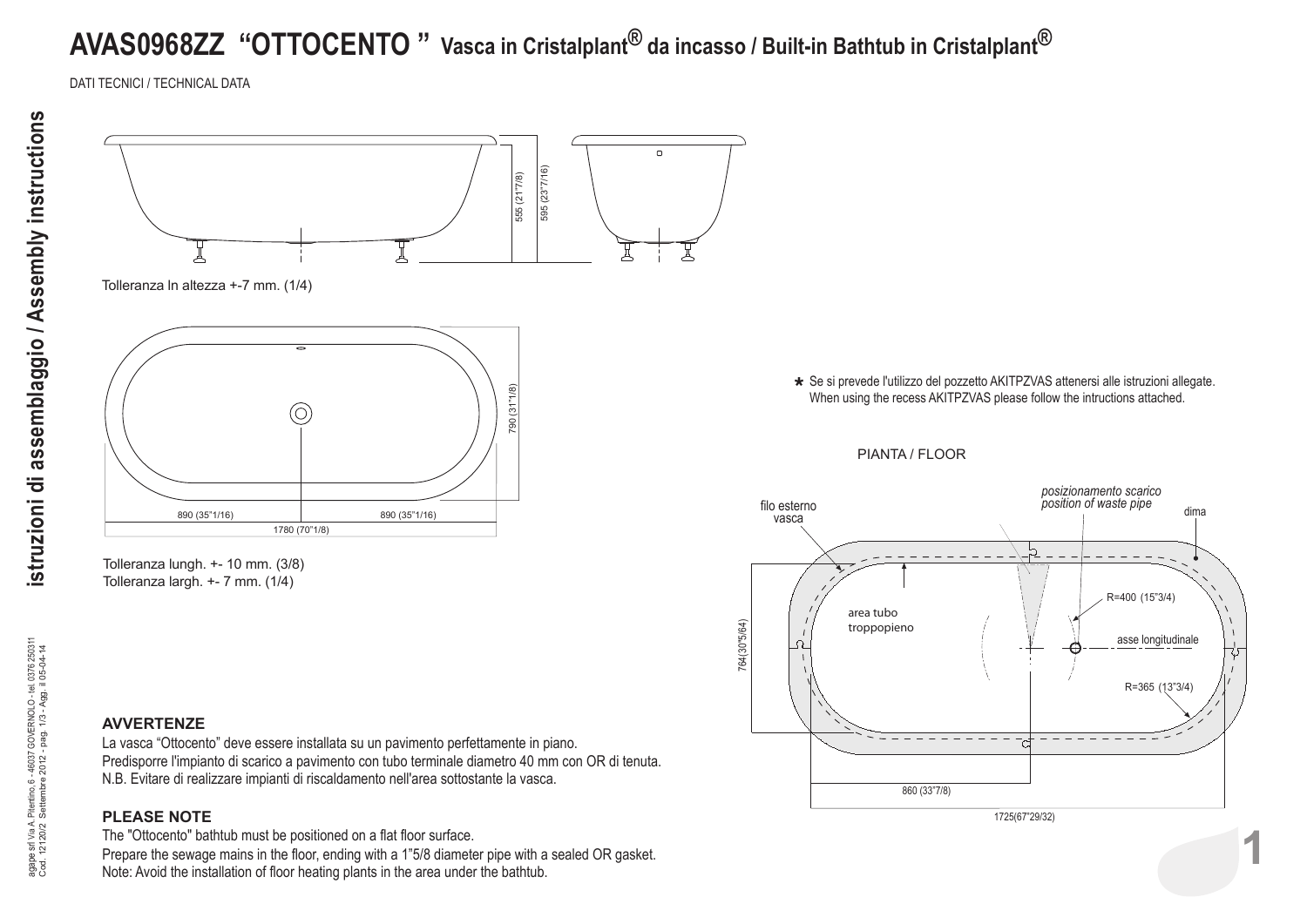## **AVAS0968ZZ "OTTOCENTO " Vasca in Cristalplant® da incasso / Built-in Bathtub in Cristalplant®**